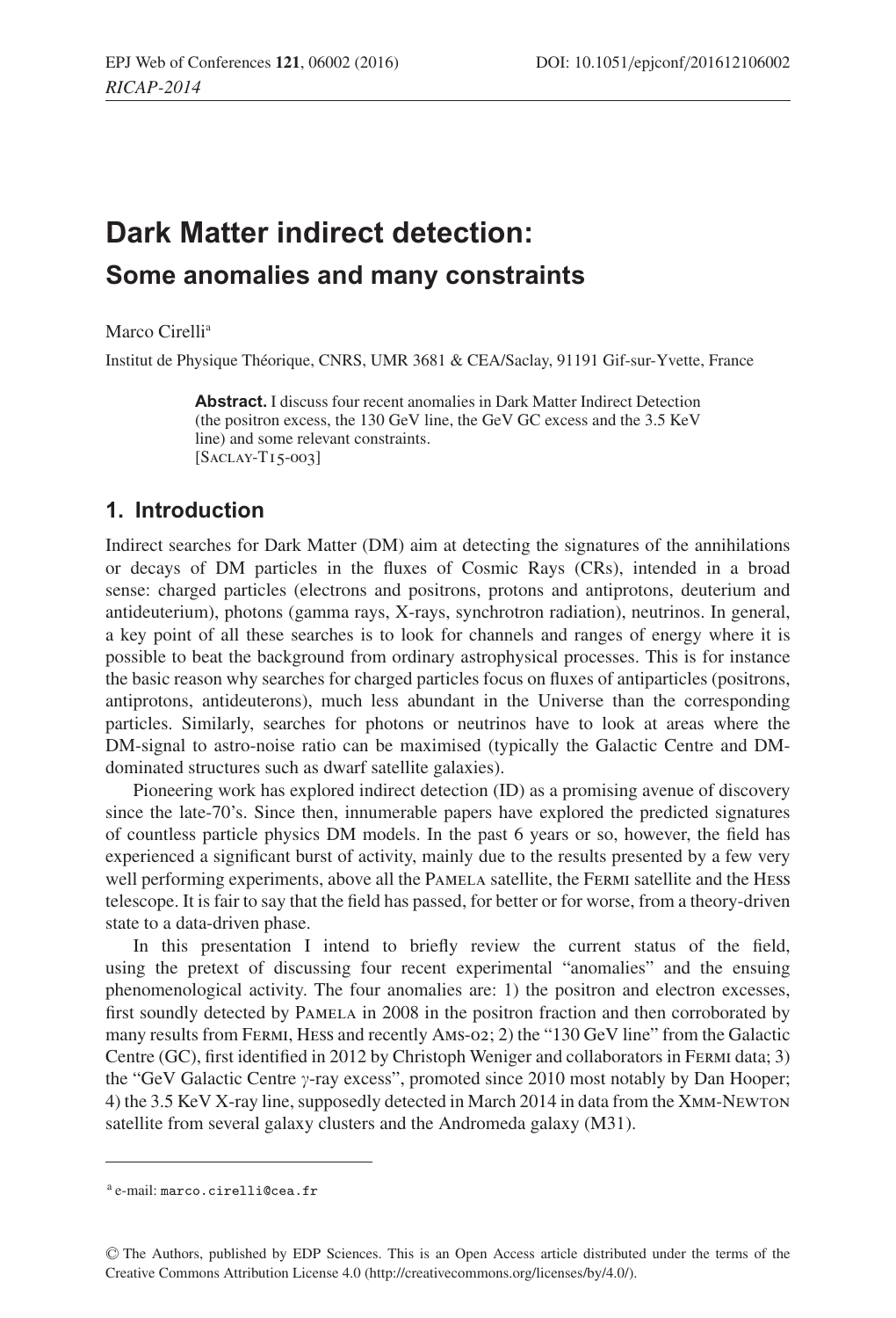<span id="page-1-0"></span>

**Figure 1.** A compilation of recent and less recent data in charged cosmic rays, superimposed on plausible but uncertain astrophysical backgrounds from secondary production and on the flux produced by Dark Matter annihilations for a specific model. Left: positron fraction. Center: antiproton flux. Right: sum of electrons and positrons. Figures from ref. [\[9\]](#page-6-0).

#### **2. The positron and electron excesses**

There has been a flurry of positive results from a few indirect detection experiments looking at the fluxes of charged cosmic rays. In particular, the signals pointed to an excess of electrons and positrons at the TeV and sub-TeV scale:

- Renowned data from the Pamela satellite [\[1\]](#page-6-1) showed, back in 2008, a steep increase in the energy spectrum of the positron fraction  $e^+/(e^+ + e^-)$  above 10 GeV up to 100 GeV, compatibly with previous hints from HEAT  $[2]$  and AMS-01  $[3]$  $[3]$ . These findings have later been confirmed with independent measurements by the Fermi satellite [\[4\]](#page-6-4) and, recently, by the Ams-02 experiment [\[5\]](#page-6-5) and extended to about 430 GeV.
- $\circ$  Data from PAMELA [\[6\]](#page-6-6) also showed no excess in the  $\bar{p}$  energy spectrum compared with the predicted background.
- $\circ$  In the  $e^+ + e^-$  energy spectrum, the results of the FERMI satellite [\[7](#page-6-7)], combined with the results from the Hess telescope [\[8\]](#page-6-8), hint to an excess (with respect to the expected background) reproduced by a simple power law up to about 1 TeV and eventually a steepening at energies of a few TeVs.

The data are displayed in Fig. [1,](#page-1-0) together with the expected astrophysical "backgrounds" and with the contribution from an annihilating DM particle which fits them reasonably well (see below). The properties of such a particle are pin-pointed quite precisely by the data. The DM has to be:

- ► With a mass of *1 to few TeV*, in order to reproduce the feature in the  $e^+ + e^-$  spectrum. Actually, the hint of a flattening in the positron fraction suggested by Ams-02 favours a DM mass below about 1 TeV with about  $3\sigma$  statistical significance, depending on the DM annihilation channel, so that a little bit of a tension is present with the  $e^+ + e^$ spectrum, which requires a slightly larger value.
- $\rightarrow$  *Leptophilic*, i.e. annihilating almost exclusively into leptonic channels, otherwise the antiproton measurements would be exceeded.
- With a *very large annihilation cross section*, of the order of 10−<sup>23</sup> cm<sup>3</sup>/sec or more (for the masses under consideration), much larger than the thermal one, in order to produce a large enough flux that can fit the positron rise and the  $e^+ + e^-$  bump.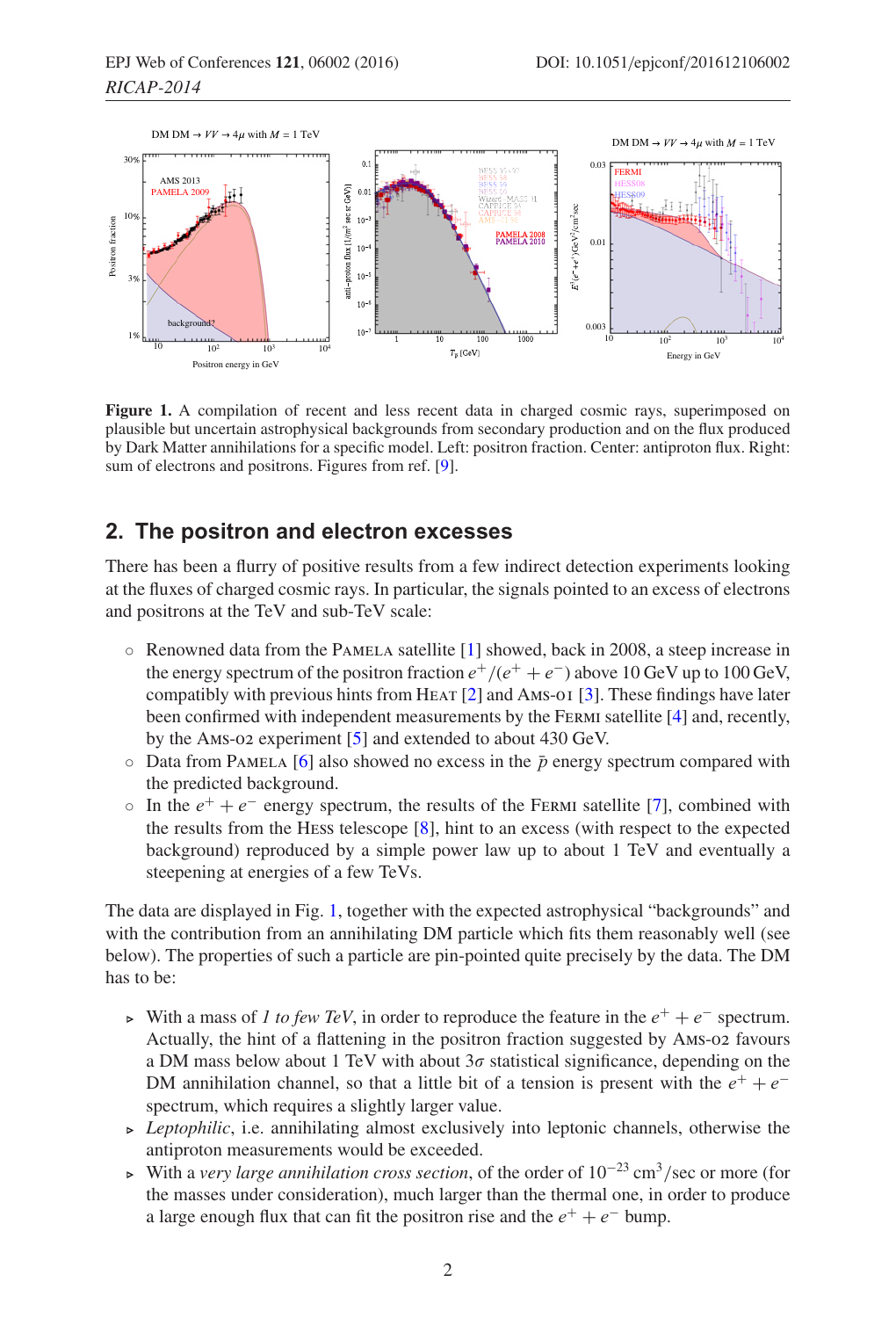<span id="page-2-0"></span>

**Figure 2.** Best fit regions for the positron and electron excesses, together with some representative  $\gamma$ -ray constraints. The left (right) plot assumes a NFW (Isothermal) DM profile. Figure from Ref. [\[9\]](#page-6-0).

As tantalising as these hints of DM can be, they have to be confronted with associated constraints. Many possible constraints can be considered, but here I will focus on two classes only. The first one is observations of  $\gamma$ -rays. In Fig. [2](#page-2-0) we show representative  $\gamma$ -ray bounds (the constraints are taken from  $[10, 11]$  $[10, 11]$  $[10, 11]$  $[10, 11]$ , more recent analyses find similar or slightly more stringent bounds). In the left panel, we see that, if we have chosen a benchmark NFW galactic Dark Matter profile, the fit region is either in some tension or clearly ruled out (depending on at which Fermi constraint one looks). Choosing instead the shallower isothermal profile (right panel) makes all the constraints looser. It is therefore difficult to get a final answer from  $\gamma$ -rays. The second class of constraints comes from observations of the cosmic microwave background (CMB), which imposes bounds on DM annihilations (based on the fact that they would have re-ionised the primordial universe) that disfavour at various degrees and for most channels the DM interpretation of the positron excess [\[12\]](#page-6-11).

## **3. The 130 GeV line**

The "130 GeV line" claim has gathered a lot of attention in the past two years (for a more thorough review see [\[13\]](#page-7-0)). Originally spotted by [\[14](#page-7-1)] and, above all, by [\[15\]](#page-7-2) in the publicly available Fermi data from an extended region including the GC (Fig. [3](#page-3-0) left reports the most evocative of the original analysis' figures), it has later found support in other analyses [\[16](#page-7-3)[–19\]](#page-7-4), with varying degrees of accuracy and claimed significance. [\[16,](#page-7-3) [19\]](#page-7-4) have seen it in what could possibly be DM sub-haloes of the MW, and there might be two lines, at 111 GeV and 129 GeV [\[17,](#page-7-5) [20\]](#page-7-6). [\[18\]](#page-7-7) has seen it in galaxy clusters too. For a response, [\[21](#page-7-8)[–23\]](#page-7-9) challenged the analyses in a number of ways, suggesting that the line(s) could be due to unidentified instrumental, statistical or astrophysical origin. Although it is probably too early for a final conclusion on this claim, it is fair to say that the current consensus seems to be that the line has been a rather unfortunate combination of an instrumental effect and a statistical fluctuation. The right panel of Fig. [3](#page-3-0) illustrates that, as more data are accumulated, the significance of the signal lowers, hence pointing at something which is probably not an actual signal. C. Weniger, at this conference, presented recent work that supports these conclusions [\[25\]](#page-7-10).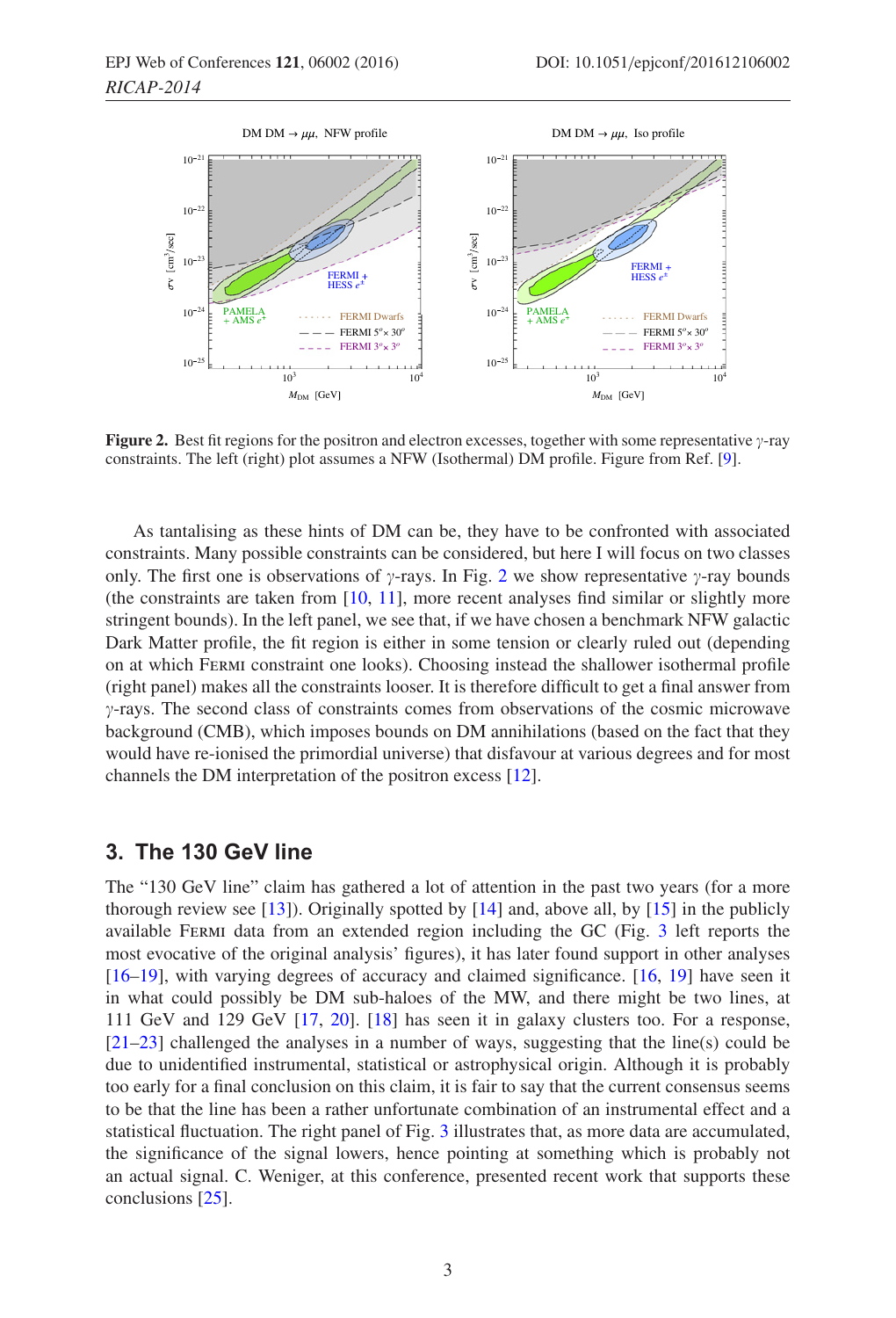<span id="page-3-0"></span>

**Figure 3.** Left: FERMI *y*-ray data and fits pointing to a line at about 130 GeV. Right: behaviour with time of the accumulated significance for this signal. Figures from Ref. [\[15](#page-7-2)] and Ref. [\[24](#page-7-11)].

<span id="page-3-1"></span>

**Figure 4.** Earliest and latest fits to the GeV excess at the GC. From Ref. [\[26\]](#page-7-12) and Ref. [\[28](#page-7-13)].

#### <span id="page-3-2"></span>**4. The GeV Galactic Center excess**

Several authors have reported since 2009 the detection of a gamma-ray signal from the inner few degrees around the GC [\[26,](#page-7-12) [27](#page-7-14)], with the most notable early claims by Dan Hooper. Its spectrum and morphology are found to be compatible with those expected from annihilating DM particles: to fix the ideas, the results of one of the most recent analysis [\[28](#page-7-13)] confirm the presence of this excess at an incredibly high level of significance (if taken at face value) and find this signal to be best fit by 31–40 GeV DM particles distributed according to a (contracted) NFW profile and annihilating into  $b\bar{b}$  with  $\langle \sigma v \rangle = 1.4 \div 2 \times 10^{-26}$  cm<sup>3</sup>/s. Figure [4](#page-3-1) displays the earliest fit to the data (from [\[26\]](#page-7-12)) and one of the most recent ones (from [\[28](#page-7-13)]).

Of course, one should not forget that, in very general terms, the identification of an "excess" strongly relies on the capability of carefully assessing the background over which the excess is supposed to emerge. The claim under scrutiny constitutes no exception, quite the contrary. The extraction of the residuals strongly relies on the modelling of the diffuse gamma-ray background (in particular the one publicly made available by the Fermi collaboration) as well as on additional modelling of astrophysical emissions, e.g. from Fermi bubbles, isotropic component, unresolved point sources, molecular gas... For instance, at this Conference, C' Weniger has presented the results of a thorough analysis of the background models [\[25](#page-7-10)]. While this is probably the best that can be done, it is not guaranteed to be (and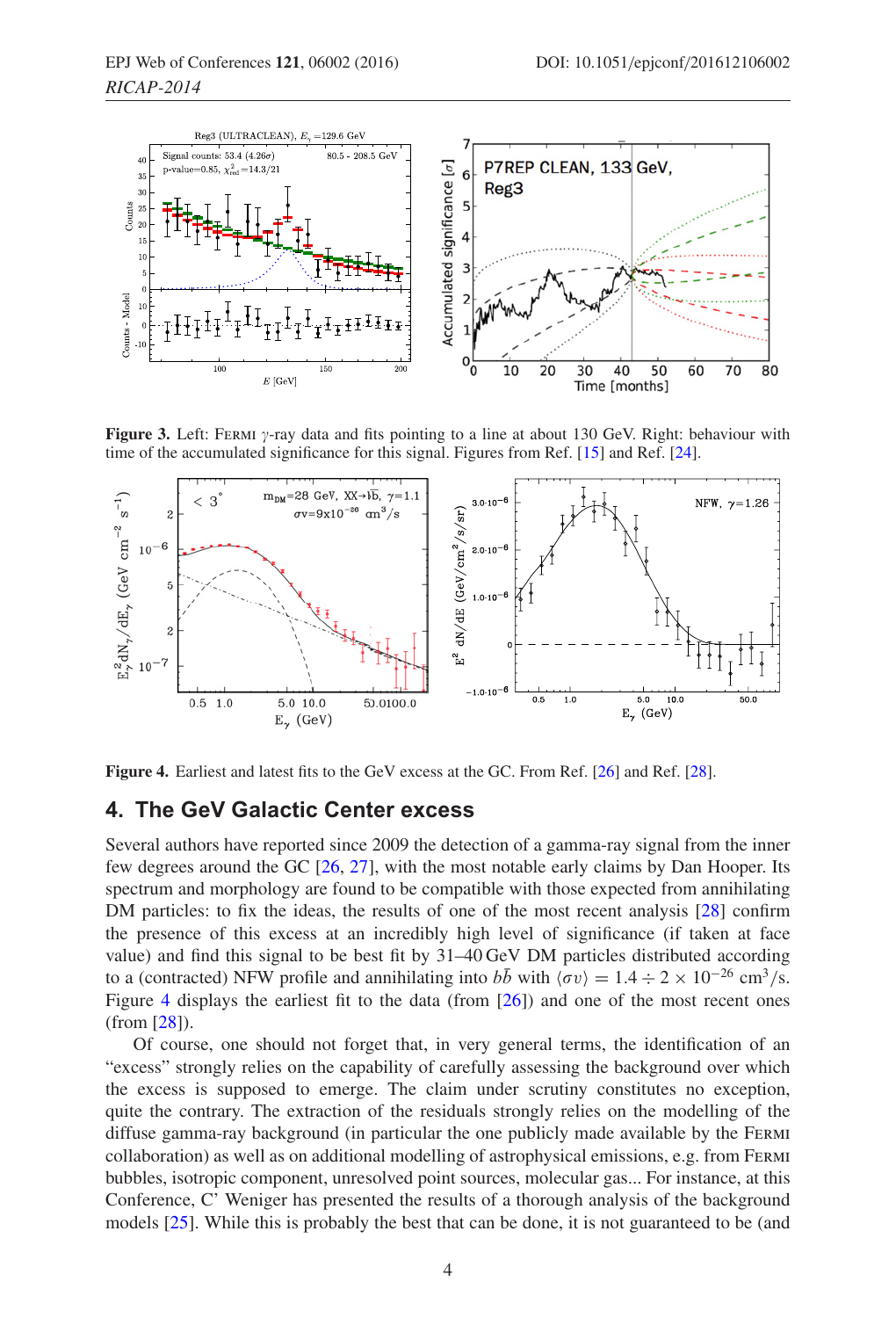<span id="page-4-0"></span>

**Figure 5.** 3- $\sigma$  exclusion contours on  $\langle \sigma v \rangle$  for 100% DM annihilation into  $b\bar{b}$ , for the three approaches to solar modulation briefly discussed in the text. The grey area is the best-fit region. Figure from Ref. [\[33](#page-7-15)].

in general is not expected to be) the optimal strategy. Also, one should not forget that there might be alternative astrophysical explanations for the excess. A population of milli-second pulsars has been extensively discussed since the beginning [\[29](#page-7-16)], as well as the possibility of a spectral break in the emission of the central Black Hole [\[30](#page-7-17)]. More recently, the possibility has been suggested that isolated injections of charged particles (electrons [\[31](#page-7-18)] or protons [\[32\]](#page-7-19)) sometime in the past, possibly connected with the activity of the central Black Hole, can produce secondary radiation able to account for the anomalous signal. While reproducing with these models all the details of the observed emission might be not easy, they represent plausible and useful counterexamples to the DM interpretation.

Still, it is interesting to insist on the tantalising DM hypothesis and to explore ways to confirm or disprove the result within the DM framework. In particular, given the alleged hadronic origin of the signal, it is very useful to analyse the antiproton channel to put constraints on the DM interpretation of such excess. Reference [\[33](#page-7-15)] delved precisely into this issue, and the condensed results are displayed in Fig. [5.](#page-4-0) It considered several galactic propagation models for antiprotons (THN, CON, KOL, KRA, THK, roughly distinguished by the thickness of the diffusive halo, the diffusion properties and the presence of side effects such as convection) and several assumptions for the so-called solar modulation, i.e. the complicated effect of the magnetic field and solar cosmic ray wind of the heliosphere on the last segment of the antiproton journey. More precisely, it considered a solar force field for  $\bar{p}$  fixed and equal to p one (left panel of Fig. [5\)](#page-4-0), variable within 50% (central panel) or free within a wide range (right panel). The overall conclusions are the following: adopting the most realistic propagation models and well motivated choices for the solar modulation potential, the hadronic ( $b\bar{b}$ ) DM interpretation for the GeV excess is definitely in strong tension with the antiproton data. Nevertheless, given that our knowledge of CR diffusion both in the Galaxy and in the heliosphere is far from being accurate and complete, there are still conservative choices of the parameters involved that do not result in ruling it out, namely thin halo models and large solar modulation potentials. The authors of Ref. [\[34\]](#page-7-20) have also discussed the antiproton bounds, reaching somewhat different conclusions.

#### **5. The 3.5 KeV X-ray line**

One of the latest claims in the field of indirect detection comes from a different range of energies: X-rays. In datasets from the XMM-NEWTON satellite, two independent groups [\[35,](#page-7-21) [36\]](#page-7-22) have found evidence for an unexplained line at 3.5 KeV. The former group found it in observations of a set of 73 galaxy clusters with redshift between 0.01 and 0.35. The latter one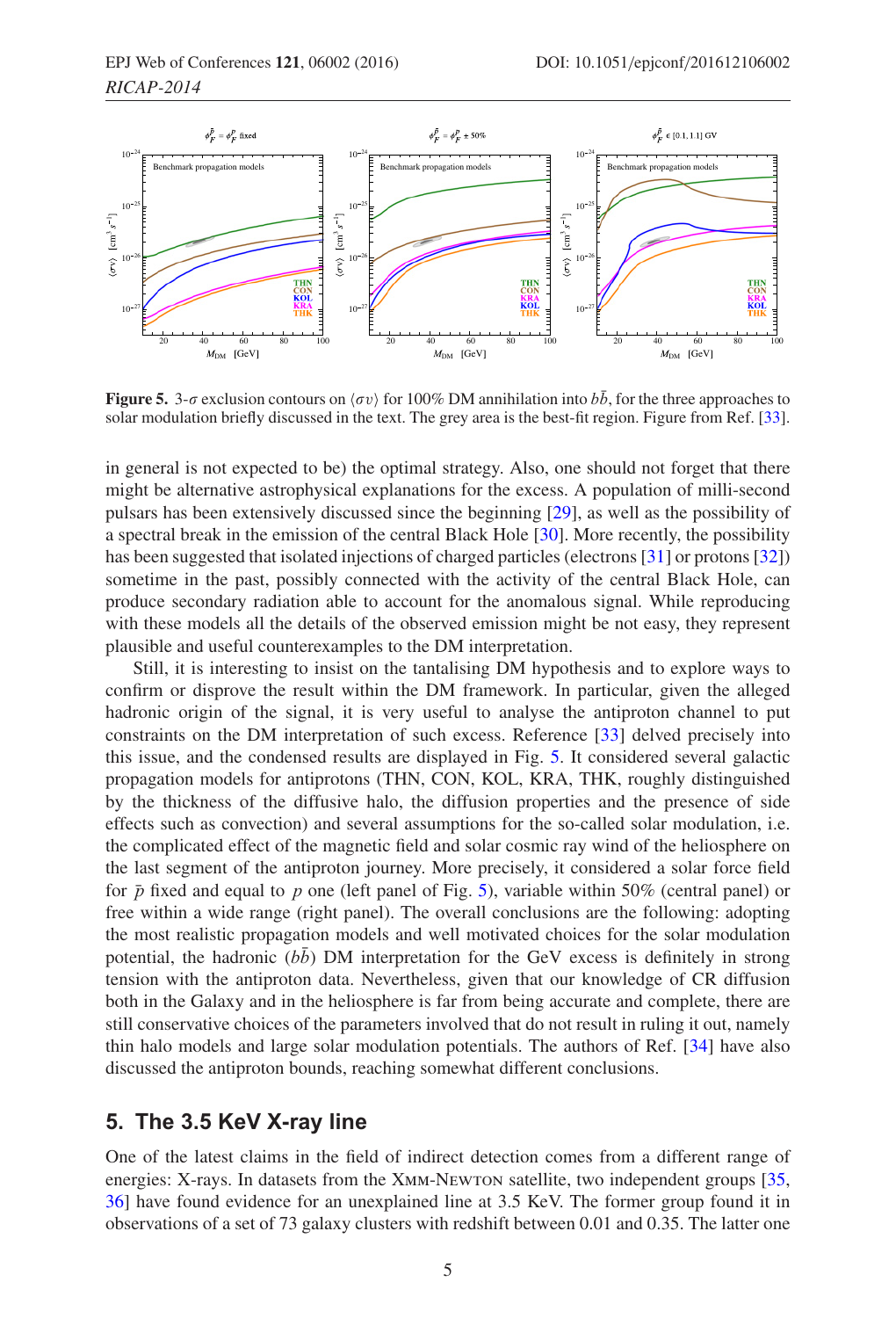<span id="page-5-0"></span>

**Figure 6.** Identification of the 3.5 KeV line in XMM-NEWTON data (left) and the parameter space of its interpretation in terms of a decaying sterile neutrino. From Ref. [\[36\]](#page-7-22) and Ref. [\[35\]](#page-7-21).

in observations both of the Perseus cluster and of Andromeda, with no detection in "blank sky" measurements. Figure [6,](#page-5-0) left, displays an extraction of the spectrum showing the line, from [\[36\]](#page-7-22).

The complication is that the X-ray spectrum in this range of energies is crowded with atomic de-excitation lines from elements such as Cr, Mn, K, Fe, Ni, Ca, Cu... Reference [\[37\]](#page-7-23) has indeed very recently argued that previously-unaccounted-for potassium lines can well explain the signal. Reference [\[38](#page-7-24)] reiterates, however, that data from Andromeda are instead solid and make the potassium interpretation problematic. On another side, Ref. [\[39\]](#page-7-25) has argued that no line is seen in Chandra data from the GC, although this conclusion depends on how one models the local background. The discussion is currently unfolding and probably more data from independent instruments will be needed.

If confirmed, however, the most straightforward explanation of the line in terms of new physics is of great interest for the field of DM indirect detection as it consists of a sterile neutrino of mass 7 KeV decaying into an ordinary ν and a photon (the detected X-ray). The decay rate turns out to be  $\mathcal{O}(10^{-29})$  sec<sup>-1</sup>. This, translated in terms of particle physics parameters by the effective mixing angle, lies in a region of parameter space still allowed by other constraints, as illustrated by the right panel of Fig. [6.](#page-5-0) The production mechanism of a population of sterile neutrinos in the early universe would involve active-sterile oscillations helped by the presence of a sizeable leptonic asymmetry, quite uncompelling, but possible.

#### **6. Conclusions**

There are arguably no firm conclusions in this field at this moment in time. There are tantalising hints (the positron and electron excess, the gamma-ray line, the GeV GC excess and the X-ray line) and there are stringent constraints. Such constraints, however, are often relaxed by appropriate assumptions, which can be extreme or not (the illustration with the antiproton constraints on the GeV excess in Sect. [4](#page-3-2) is exemplar). The only firm albeit generic conclusions seem to be that:

- $\Diamond$  current experiments are clearly reaching (and in some cases have already reached) the sensitivities for which they were designed, and hence they probe very promising regions of the parameter space;
- $\Diamond$  astrophysics, in different manifestations, is the main killjoy, introducing alternative compelling explanation, irreducible uncertainties, unbeatable background noise...;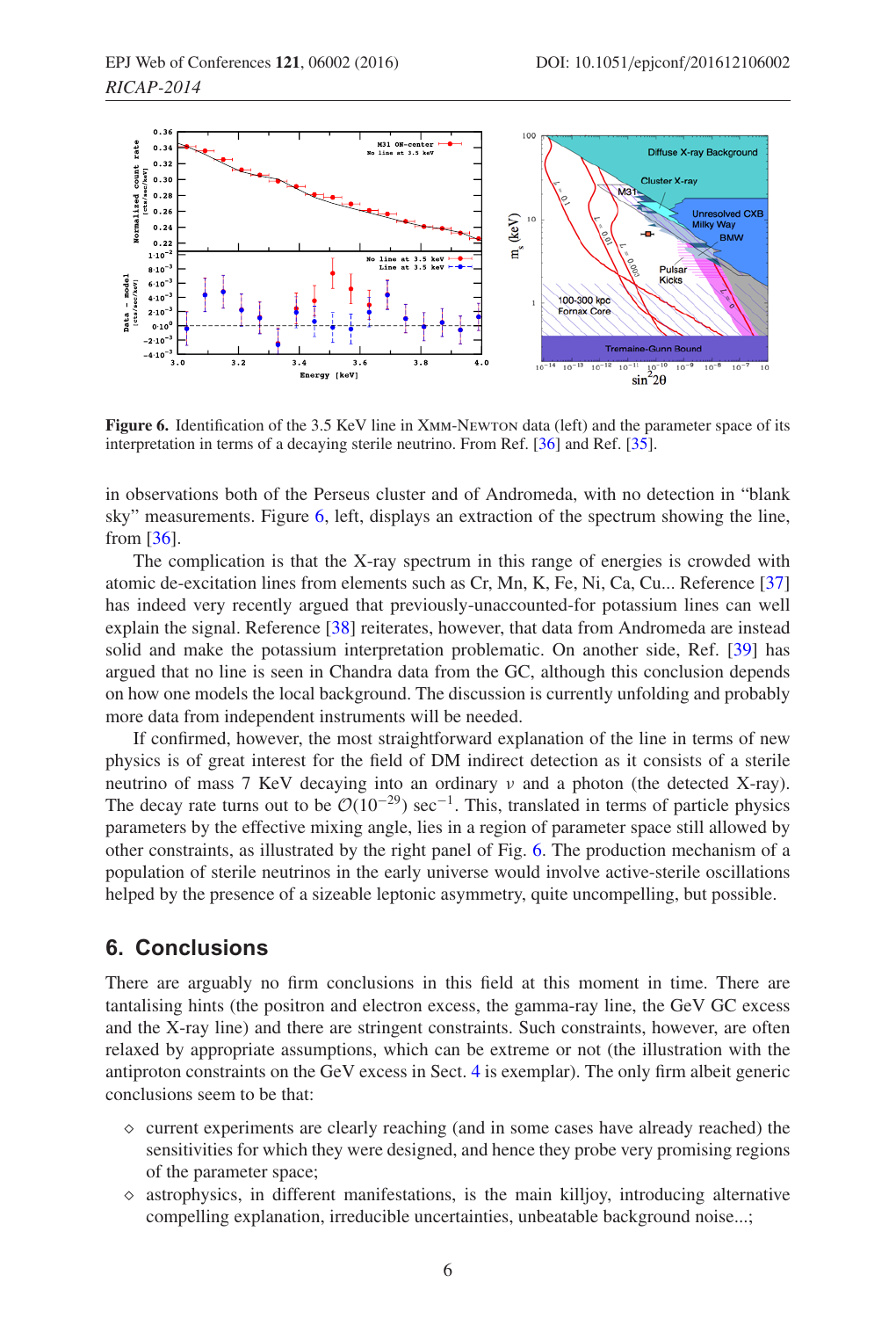- $\diamond$  hence, it is important to pursue a multi-messenger approach in all instances, investigating associated signals in other channels, cross-checking constraints and confirmations from independent targets etc.;
- $\Diamond$  in any case, the profusion of data from the recent experiments have spurred a remarkable proliferation of DM models, so that "traditional" DM models (such as SuSy DM) have, for better or for worse, been joined by many other possibilities.

I thank my collaborators on the papers which led to the results presented here and who helped me with many useful discussions. I acknowledge the hospitality of the Institut d'Astrophysique de Paris, where part of this work was done. Funding and research infrastructure acknowledgements: European Research Council (Erc) under the EU Seventh Framework Programme (FP7/2007-2013)/Erc Starting Grant (agreement n. 278234 – "NewDark" project); French national research agency Anr under contract Anr 2010 Blanc 041301.

#### <span id="page-6-1"></span>**References**

- [1] O. Adriani et al. [PAMELA Collaboration], Nature **458**, 607–609, 2009, arXiv:0810.4995
- <span id="page-6-2"></span>[2] S. W. Barwick et al. [HEAT Coll.], Astrophys. J. **482** (1997) L191 [astro-ph/9703192]
- <span id="page-6-3"></span>[3] M. Aguilar et al. [AMS-01 Coll.], Phys. Lett. B **646** (2007) 145 [astro-ph/0703154]
- <span id="page-6-4"></span>[4] M. Ackermann et al. [The Fermi LAT Collaboration], arXiv:1109.0521 [astro-ph.HE]
- <span id="page-6-5"></span>[5] M. Aguilar et al. [AMS Collaboration], Phys. Rev. Lett. **110** (2013) 141102. (An updated measurement has only been presented in a talk by S. Ting (and subsequent talks elsewhere).)
- <span id="page-6-6"></span>[6] O. Adriani et al. [PAMELA Coll.], Phys. Rev. Lett. **105** (2010) 121101 [arXiv:1007.0821]
- <span id="page-6-7"></span>[7] A. Abdo et al. [Fermi-LAT Coll.], Phys. Rev. Lett. **102** (2009) 181101, arXiv:0905.0025 M. Ackermann et al. [Fermi LAT Coll.], Phys. Rev. D **82** (2010) 092004, arXiv:1008.3999
- <span id="page-6-8"></span>[8] F. Aharonian et al. [H.E.S.S. Coll.], Phys. Rev. Lett. **101** (2008) 261104 [arXiv:0811.3894] F. Aharonian et al. [H.E.S.S. Coll.], Astron. Astrophys. **508** (2009) 561 [arXiv:0905.0105]
- <span id="page-6-0"></span>[9] M. Cirelli, M. Kadastik, M. Raidal and A. Strumia, Nucl. Phys. B **813** (2009) 1 [Addendum-ibid. B **873** (2013) 530] [arXiv:0809.2409 [hep-ph]]
- <span id="page-6-9"></span>[10] M. Cirelli, P. Panci and P. D. Serpico, Nucl. Phys. B **840** (2010) 284 [arXiv:0912.0663] M. Papucci and A. Strumia, JCAP **1003** (2010) 014 [arXiv:0912.0742]
- <span id="page-6-10"></span>[11] Fermi-LAT collaboration, Phys. Rev. Lett. **107** (2011) 241302 [arXiv:1108.3546] Fermi-LAT collaboration, Astrophys. J. **761** (2012) 91 [arXiv:1205.6474] For this figure we used the dwarfs data presented by A. Drlica-Wagner at the 2012 Fermi symposium
- <span id="page-6-11"></span>[12] S. Galli, F. Iocco, G. Bertone and A. Melchiorri, Phys. Rev. D **80** (2009) 023505 [arXiv:0905.0003]. T.R. Slatyer, N. Padmanabhan, D.P. Finkbeiner, Phys. Rev. D **80** (2009) 043526, 0906.1197. G. Huetsi, A. Hektor, M. Raidal, Astron. Astrophys. **505** (2009) 999, arXiv:0906.4550. M. Cirelli, F. Iocco and P. Panci, JCAP **0910** (2009) 009, arXiv:0907.0719. See also: T. Kanzaki, M. Kawasaki and K. Nakayama, Prog. Theor. Phys. **123** (2010) 853, arXiv:0907.3985. Q. Yuan, B. Yue, X.-J. Bi, X. Chen, X. Zhang, JCAP **1010** (2010) 023, arXiv:0912.2504. G. Hutsi, J. Chluba, A.